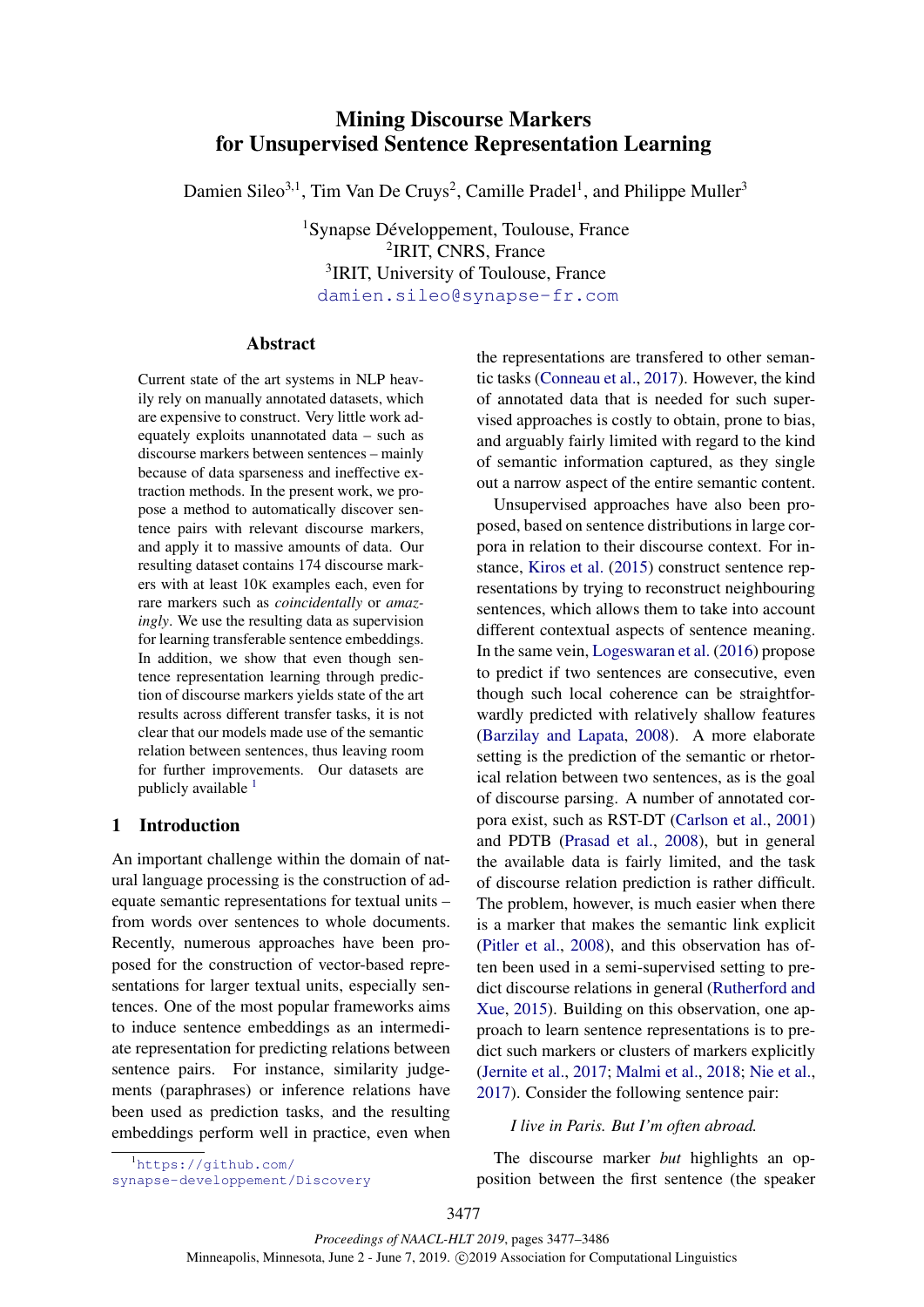<span id="page-1-1"></span>s1 Paul Prudhomme's Louisiana Kitchen created a sensation when it was published in 1984.

- c happily,
- s2' This family collective cookbook is just as good

Table 1: Sample from our *Discovery* dataset

lives in Paris) and the second sentence (the speaker is often abroad). The marker can thus be straightforwardly used as a label between sentence pairs. In this case, the task is to pre- $\det c = \text{but } (\text{among other markers})$  for the pair (*I live in Paris*, *I'm often abroad*). Note that discourse markers can be considered as noisy labels for various semantic tasks, such as entailment  $(c =$ *therefore*), subjectivity analysis ( $c =$  *personally*) or sentiment analysis  $(c = \text{sadly})$ . More generally, discourse markers indicate how a sentence contributes to the meaning of a text, and they provide an appealing supervision signal for sentence representation learning based on language use.

A wide variety of discourse usages would be desirable in order to learn general sentence representations. Extensive research in linguistics has resulted in elaborate discourse marker inventories for many languages.[2](#page-1-0) These inventories were created by manual corpus exploration or annotation of small-scale corpora: the largest annotated corpus, the English PDTB consists of a few tens of thousand examples, and provides a list of about 100 discourse markers, organized in a number of categories.

Previous work on sentence representation learning with discourse markers makes use of even more restricted sets of discourse markers, as shown in table [2.](#page-2-0) [Jernite et al.](#page-8-5) [\(2017\)](#page-8-5) use 9 categories as labels, accounting for 40 discourse markers in total. It should be noted that the aggregate labels do not allow for any fine-grained distinctions; for instance, the TIME label includes both *now* and *next*, which is likely to impair the supervision. Moreover, discourse markers may be ambiguous; for example *now* can be used to express contrast. On the other hand, [Nie et al.](#page-9-3) [\(2017\)](#page-9-3) make use of 15 discourse markers, 5 of which are accounting for more than 80% of their training data. In order to ensure the quality of their examples, they only select pairs matching a dependency pattern manually specified for each marker. As such, both of these studies use a restricted or impoverished set of discourse markers; they also both use the BookCorpus dataset, whose size (4.7M sentences that contain a discourse marker, according to [Nie et al.,](#page-9-3) [2017\)](#page-9-3) is prohibitively small for the prediction of rare discourse markers.

In this work we use web-scale data in order to explore the prediction of a wide range of discourse markers, with more balanced frequency distributions, along with application to sentence representation learning. We use English data for the experiments, but the same method could be applied to any language that bears a typological resemblance with regard to discourse usage, and has sufficient amounts of textual data available (e.g. German or French). Inspired by recent work [\(Dasgupta et al.,](#page-8-7) [2018;](#page-8-7) [Poliak et al.,](#page-9-4) [2018;](#page-9-4) [Levy et al.,](#page-8-8) [2018;](#page-8-8) [Glock](#page-8-9)[ner et al.,](#page-8-9) [2018\)](#page-8-9) on the unexpected properties of recent manually labelled datasets (e.g. SNLI), we will also analyze our dataset to check whether labels are easy to guess, and whether the proposed model architectures make use of high-level reasoning for their predictions. Our contributions are as follows:

- we propose a simple and efficient method to discover new discourse markers, and present a curated list of 174 markers for English;
- we provide evidence that many connectives can be predicted with only simple lexical features;
- we investigate whether relation prediction actually makes use of the relation between sentences;
- we carry out extensive experiments based on the Infersent/SentEval framework.

### 2 Discovering discourse markers

### 2.1 Rationale

Our goal is thus to capture semantic aspects of sentences by means of distributional observations. For our training signal, we aim at something more evolved than just plain contextual co-occurrence,

<span id="page-1-0"></span><sup>&</sup>lt;sup>2</sup>See for instance a sample of language on the Textlink project website: [http://www.textlink.ii.metu.](http://www.textlink.ii.metu.edu.tr/dsd-view) [edu.tr/dsd-view](http://www.textlink.ii.metu.edu.tr/dsd-view)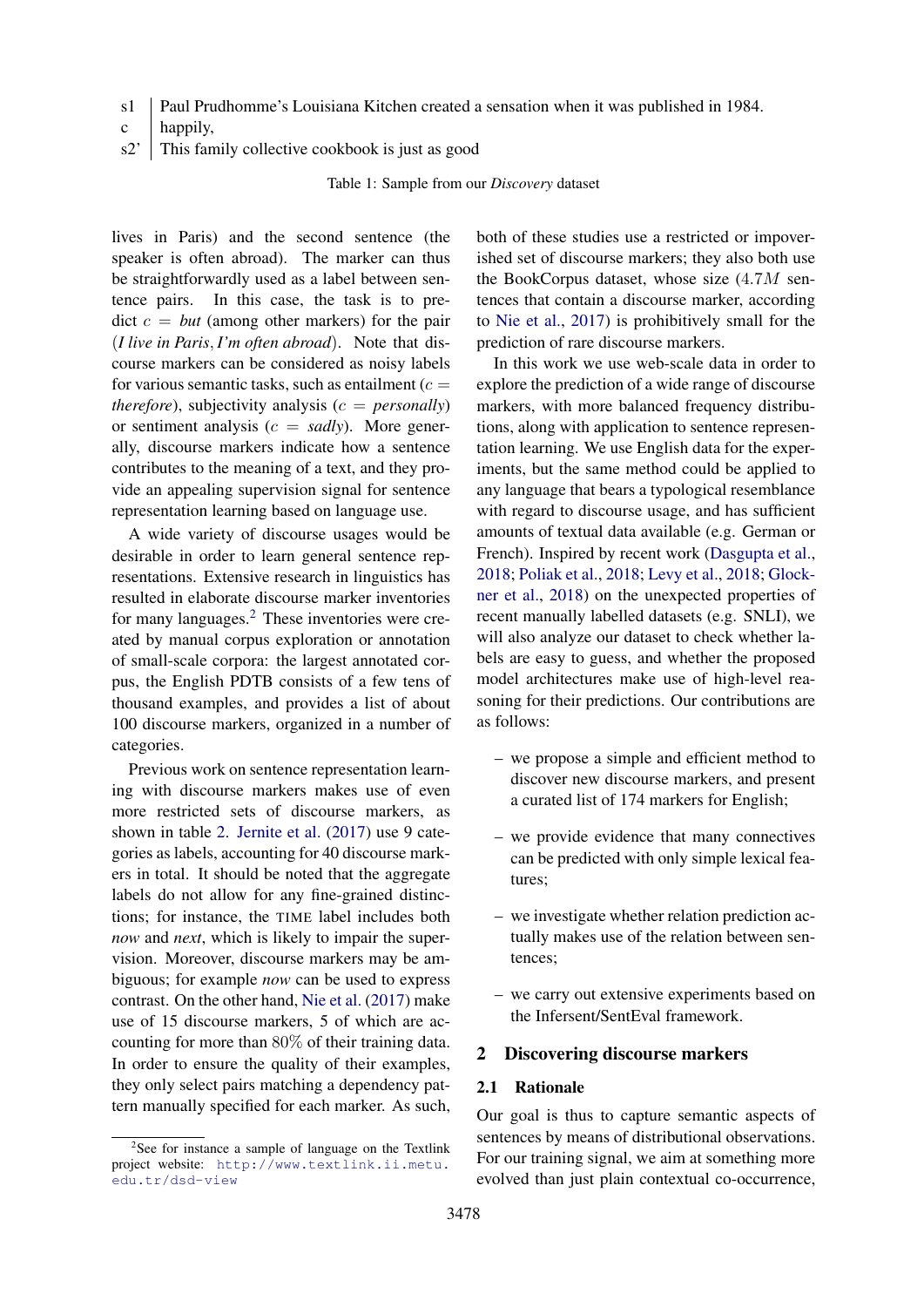<span id="page-2-0"></span>

| author                | discourse markers / classes                                                                                                      | classes | markers |
|-----------------------|----------------------------------------------------------------------------------------------------------------------------------|---------|---------|
| Jernite et al. (2017) | ADDITION, CONTRAST, TIME, RESULT, SPECIFIC, COMPARE,                                                                             |         |         |
| Nie et al. (2017)     | STRENGTH, RETURN, RECOGNIZE<br>and, but, because, if, when, before, though, so, as,<br>while, after, still, also, then, although | 15      |         |
| current work          | later, often, understandably, gradually, or, ironi-<br>cally, namely, $\dots$                                                    | 174     | 174     |

Table 2: Discourse markers or classes used by previous work on unsupervised representation learning

liable cues.

but simpler than a full-fledged encoder-decoder *a` la* Skip-Thought. In that respect, discourse relations are an interesting compromise, if we can reliably extract them in large quantities. This objective is shared with semi-supervised approaches to discourse relation prediction, where automatically extracted explicit instances feed a model targetting implicit instances [\(Marcu and Echihabi,](#page-9-5) [2002;](#page-9-5) [Sporleder and Lascarides,](#page-9-6) [2008;](#page-9-6) [Pitler and](#page-9-7) [Nenkova,](#page-9-7) [2009;](#page-9-7) [Rutherford and Xue,](#page-9-2) [2015\)](#page-9-2). In this perspective, it is important to collect unambiguous instances of potential discourse markers. To do so, previous work used heuristics based on specific constructs, especially syntactic patterns for intra-sentential relations, based on a fixed list of manually collected discourse markers. Since we focus on sentence representations, we limit ourselves to discourse arguments that are wellformed sentences, thus also avoiding clause segmentation issues.

Following a heuristic from [Rutherford and Xue](#page-9-2) [\(2015\)](#page-9-2), also considered by [Malmi et al.](#page-8-6) [\(2018\)](#page-8-6) and [Jernite et al.](#page-8-5) [\(2017\)](#page-8-5), we collect pairs of sentences  $(s_1, s_2)$  where  $s_2$  starts with marker c. We only consider the case where  $c$  is a single word, as detecting longer adverbial constructions is more difficult. We remove  $c$  from the beginning of  $s_2$  and call the resulting sentence  $s'_2$ . [Malmi et al.](#page-8-6) [\(2018\)](#page-8-6) make use of a list of the 80 most frequent discourse markers in the PDTB in order to extract suitable sentence pairs. We stay faithful to [Rutherford and](#page-9-2) [Xue](#page-9-2) [\(2015\)](#page-9-2)'s heuristic, as opposed to [Malmi et al.](#page-8-6) [\(2018\)](#page-8-6); [Jernite et al.](#page-8-5) [\(2017\)](#page-8-5): if  $s_2$  starts with c followed by a comma, and  $c$  is an adverbial or a conjunction, then it is a suitable candidate. By limiting ourselves to sentences that contain a comma, we are likely to ensure that  $s'_2$  is meaningful and grammatical. As opposed to all the cited work mentioned above, we do not restrict the pattern to a known list of markers, but try to collect new re-

3479

This pattern is decisively restrictive, since discourse markers often appear at the clausal level (e.g. *I did it but now I regret it*). But clauses are not meant to be self contained, and it is not obvious that they should be included in a dataset for *sentence* representation learning. At the same time, one could easily think of cases where  $c$  is not a discourse marker, e.g.  $(s_1, s_2)$ = ("It's cold.", "Very, very cold."). However, these uses might be easily predicted with shallow language models. In the next section, we use the proposed method for the discovery of discourse markers, and we investigate whether the resulting dataset leads to improved model performance.

#### 2.2 Methodology

We use sentences from the Depcc corpus [\(Panchenko et al.,](#page-9-8) [2017\)](#page-9-8), which consists of English texts harvested from commoncrawl web data. We sample 8.5 billion consecutive sentence pairs from the corpus. We keep 53% of sentence pairs that contain between 3 and 32 words, have a high probability of being English ( $> 75\%$ ) using Fast-Text langid from [Grave et al.](#page-8-10) [\(2018\)](#page-8-10), have balanced parentheses and quotes, and are mostly lowercase. We use NLTK [\(Bird et al.,](#page-8-11) [2009\)](#page-8-11) as sentence tokenizer and NLTK PerceptronTagger as part of speech tagger for adverb recognition. In addition to our automatically discovered candidate set, we also include all (not necessarily adverbial) PDTB discourse markers that are not induced by our method. Taking this into account, 3.77% of sentence pairs contained a discourse marker candidate, which is about 170M sentence pairs. An example from the dataset is shown in table [1.](#page-1-1) We only keep pairs in which the discourse marker occurs at least 10K times. We also subsample pairs so that the maximum occurrence count of a discourse marker is 200K. The resulting dataset con-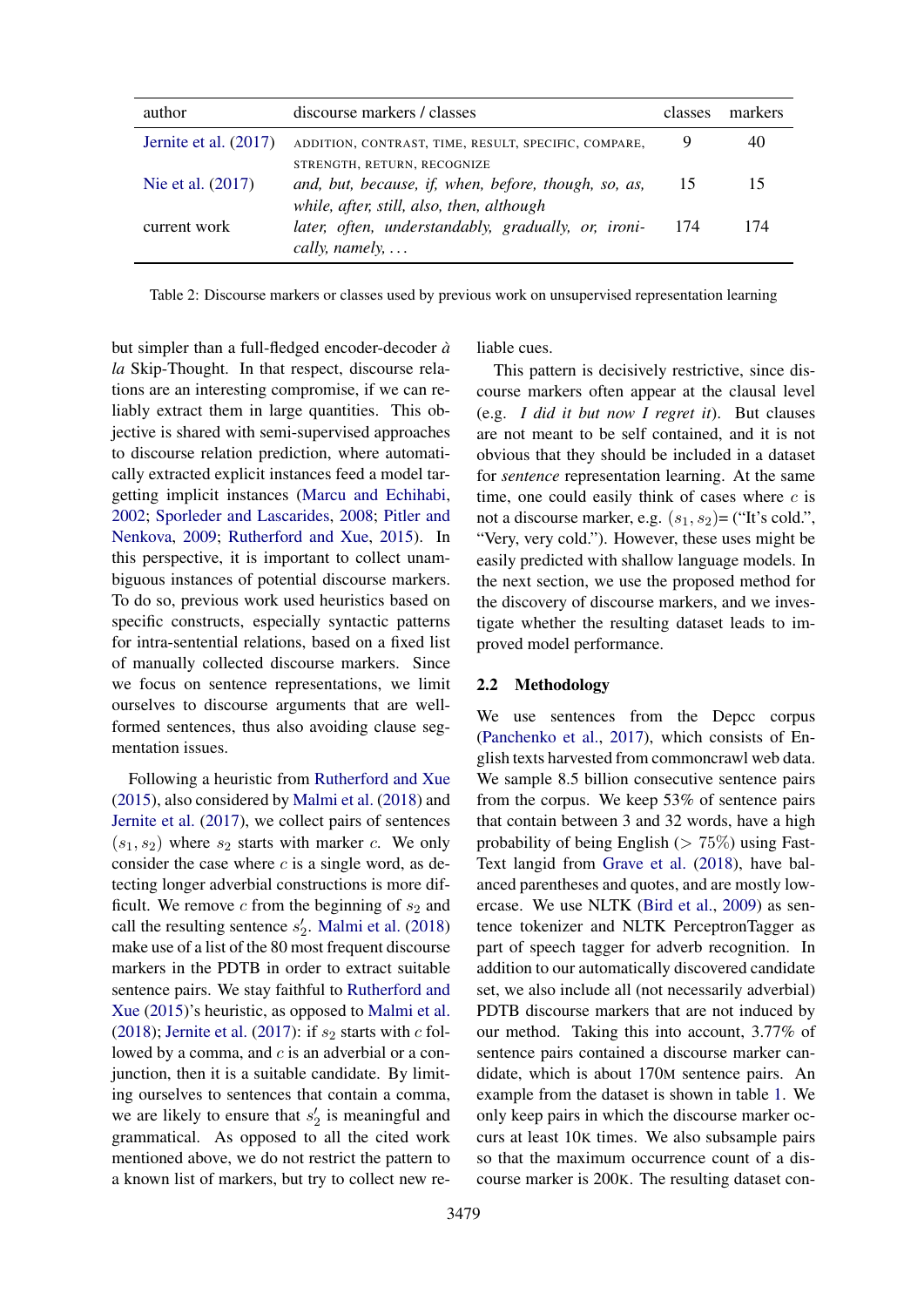<span id="page-3-0"></span>

Figure 1: Frequency distribution of candidate discourse markers; the horizontal line indicates the subsampling threshold.

tains 19M pairs.

We discovered 243 discourse marker candidates. Figure [1](#page-3-0) shows their frequency distributions. As expected, the most frequent markers dominate the training data, but when a wide range of markers is included, the rare ones still contribute up to millions of training instances. Out of the 42 single word PDTB markers that precede a comma, 31 were found by our rule. Some markers are missing because of NLTK errors, which mainly result from morphological issues.<sup>[3](#page-3-1)</sup>

### 2.3 Controlling for shallow features

As previously noted, some candidates discovered by our rule may not be actual discourse markers. In order to discard them, we put forward the hypothesis that actual discourse markers cannot be predicted with shallow lexical features. Inspired by [Gururangan et al.](#page-8-12) [\(2018\)](#page-8-12), we use a Fasttext classifier [\(Joulin et al.,](#page-8-13) [2016\)](#page-8-13) in order to predict  $c$  from  $s'_2$ . The Fasttext classifier predicts labels from an average of word embeddings fed to a linear classifier. We split the dataset in 5 folds, and we predict markers for each fold, while training on the remaining folds. We use a single epoch, randomly initialized vectors of size 100 (that can be unigrams, bigrams or trigrams) and a learning rate of 0.5.

In addition, we predict  $c$  from the concatenation of  $s_1$  and  $s_2'$  (using separate word representations for each case). One might assume that the prediction of  $c$  in this case relies on the interaction between  $s_1$  and  $s_2$ ; however, the features of  $s_1$  and  $s<sub>2</sub>$  within Fasttext's setup only interact additively,

which means that the classification most likely relies on individual cues in the separate sentences, rather than on their combination. In order to test this hypothesis, we introduce a *random shuffle* operation: for each example  $(s_1, s'_2, c)$ ,  $s'_2$  is replaced by a random sentence from a pair that is equally linked by c (we perform this operation separately in train and test sets).

Table [3](#page-3-2) indicates that shallow lexical features indeed yield relatively high prediction rates. Moreover, the shuffle operation indeed increases accuracy, which corroborates the hypothesis that classification with shallow features relies on individual cues from separate sentences, rather than their combination.

<span id="page-3-2"></span>

| features            | accuracy $(\%)$ |
|---------------------|-----------------|
| majority rule       | 1.2             |
| $s$ 2.              | 18.6            |
| $s1-s2'$            | 21.9            |
| $s1-s2'$ (shuffled) | 24.8            |

Table 3: Accuracy when predicting candidate discourse markers using shallow lexical features

Tables [4](#page-3-3) and [5](#page-3-4) show the least and most predictable discourse markers, and the corresponding recognition rate with lexical features.

<span id="page-3-3"></span>

| candidate marker | accuracy $(\%)$ |
|------------------|-----------------|
| evidently,       | 0.0             |
| frequently,      | 0.0             |
| meantime,        | 0.0             |
| truthfully,      | 0.0             |
| supposedly,      | 01              |

Table 4: Candidate discourse markers that are the most difficult to predict from shallow features

<span id="page-3-4"></span>

| candidate marker | accuracy $(\%)$ |
|------------------|-----------------|
| defensively,     | 65.5            |
| afterward        | 71.1            |
| preferably,      | 71.9            |
| this,            | 72.7            |
| very,            | 90.7            |

Table 5: Candidate discourse markers that are the easiest to predict from shallow features. This shows candidates that are unlikely to be interesting discourse cues.

<span id="page-3-1"></span><sup>&</sup>lt;sup>3</sup>For instance, *lovely* is tagged as an adverb because of its suffix, while *besides* was never tagged as an adverb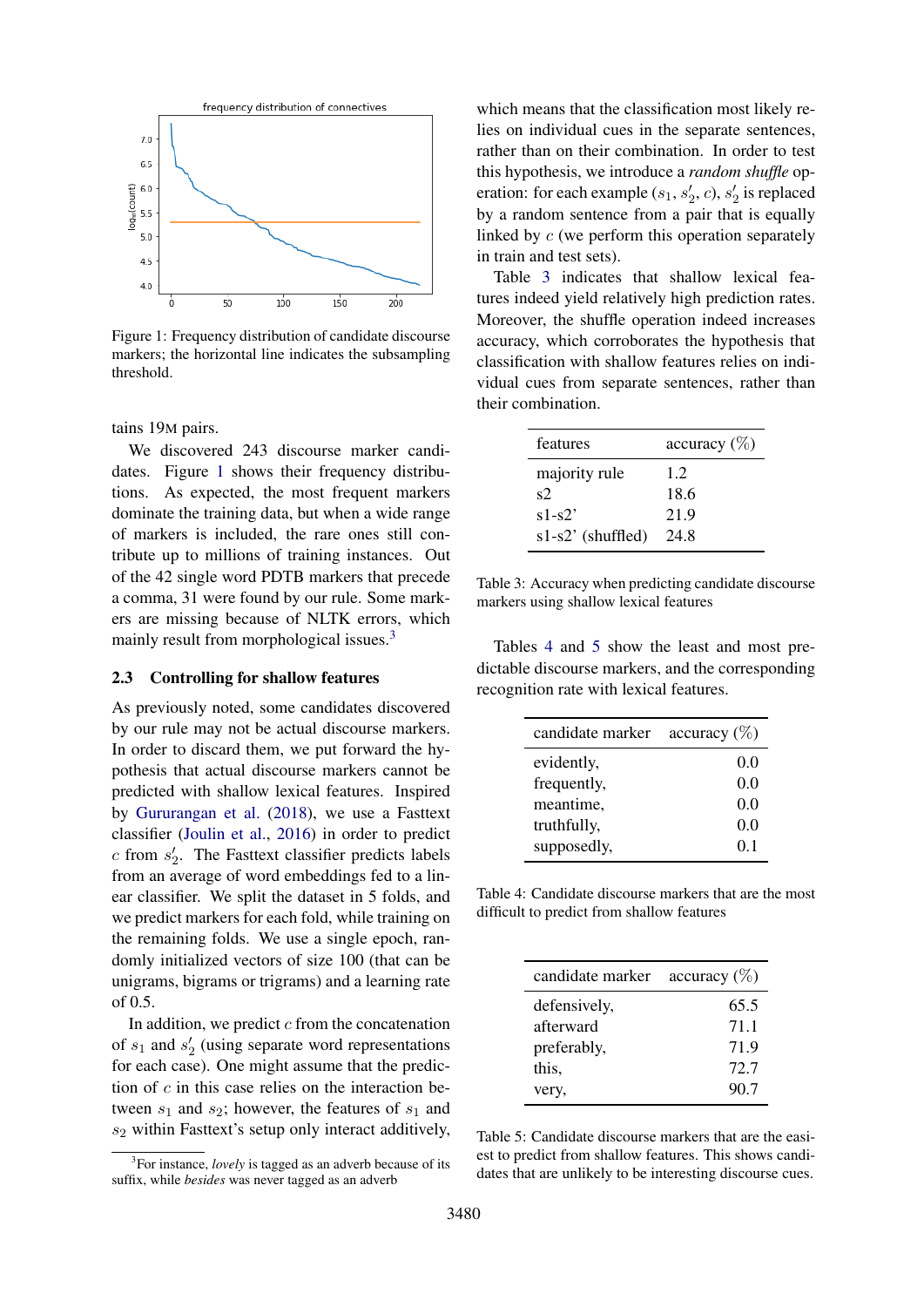Interestingly, the two most predictable candidates are not discourse markers. Upon inspection of harvested pairs, we noticed that even legitimate discourse markers can be guessed with relatively simple heuristics in numerous examples. For example,  $c = *thirdly*$  is very likely to occur if  $s<sub>1</sub>$  contains *secondly*. We use this information to optionally filter out such simple instances, as described in the next section.

### 2.4 Dataset variations

In the following, we call our method *Discovery*. We create several variations of the sentence pairs dataset. In *DiscoveryHard*, we remove examples where the candidate marker was among the top 5 predictions in our Fasttext shallow model and keep only the 174 candidate markers with a frequency of at least 10k. Instances are then sampled randomly so that each marker appears exactly  $10k$ times in the dataset.

Subsequently, the resulting set of discourse markers is also used in the other variations of our dataset. *DiscoveryBase* designates the dataset for which examples predicted with the Fasttext model were not removed. In order to measure the extent to which the model makes use of the relation between  $s_1$  and  $s'_2$ , we also create a *DiscoveryShuffled* dataset, which is the *Discovery-Base* dataset subjected to the *random shuffle* operation described previously. To isolate the contribution of our discovery method, the dataset *DiscoveryAdv* discards all discourse markers from PDTB that were not found by our method. Also, in order to measure the impact of label diversity, *Discovery10* uses 174k examples for each of the 10 most frequent markers, $4$  thus totalling as many instances as *DiscoveryBase*. Finally, *DiscoveryBig* contains almost twice as many instances as *DiscoveryBase*, i.e. 20k instances for each discourse marker (although, for a limited number of markers, the number of instances is slightly lower due to data sparseness).

# 3 Evaluation of sentence representation learning

#### 3.1 Setup

Our goal is to evaluate the effect of using our various training datasets on sentence encoding, given encoders of equivalent capacity and similar setups. Thus, we follow the exact setup of Infersent [\(Conneau et al.,](#page-8-0) [2017\)](#page-8-0), also used in the Dissent [\(Malmi et al.,](#page-8-6) [2018\)](#page-8-6) model: we learn to encode sentences into  $h$  with a bi-directional LSTM sentence encoder using element-wise max pooling over time. The dimension size of  $h$  is 4096. Word embeddings are fixed GloVe embeddings with 300 dimensions, trained on Common Crawl 840B.<sup>[5](#page-4-1)</sup> A sentence pair  $(s_1, s_2)$  is represented with  $[h_1, h_2, h_1 \odot h_2, |h_2 - h_1|]$ , which is fed to a softmax in order to predict a marker c. Our datasets are split in  $90\%$  train,  $5\%$  validation, and 5% test. Optimization is done with SGD (learning rate is initialized at 0.1, decayed by  $1\%$  at each epoch and by  $80\%$  if validation accuracy decreases; learning stops when learning rate is below  $10^{-5}$  and the best model on training task validation loss is used for evaluation; gradient is clipped when its norm exceeds 5). Once the sentence encoder has been trained on a base task, the resulting sentence embeddings are tested with the SentEval library [\(Conneau et al.,](#page-8-0) [2017\)](#page-8-0).

We evaluate the different variations of our dataset we described above in order to analyze their effect, and compare them to a number of existing models. Table [7](#page-5-0) displays the tasks used for evaluation. For further analysis, table [9](#page-7-0) displays the result of *Linguistic Probing* using the method by [Conneau et al.](#page-8-14) [\(2018\)](#page-8-14). Although these tasks are primarily designed for understanding the content of embeddings, they also focus on aspects that are desirable to perform well in general semantic tasks (e.g. prediction of tense, or number of object).

#### 3.2 Results

Table [6](#page-5-1) gives an overview of transfer learning evaluation, also comparing to other supervised and unsupervised approaches. Note that we outperform DisSent on all tasks except  $TREC^7$  $TREC^7$  with less than half the amount of training examples. In addition, our approach is arguably simpler and faster.

MTL [\(Subramanian et al.,](#page-9-9) [2018\)](#page-9-9) only achieves stronger results than our method on the MRPC and SICK tasks. The MTL model uses 124M training examples with an elaborate multi-task setup, training on 45M sentences with manual translation, 1M pairs from SNLI/MNLI, 4M parse trees of sentences, and 74M consecutive sentence pairs.

<span id="page-4-3"></span><span id="page-4-2"></span> $^{6}h_1 \odot h_2 = (h_{11}.h_{21},..,h_{1i}.h_{2i},...)$ 

<span id="page-4-0"></span><sup>4</sup>They are: *however, hence, moreover, additionally, nevertheless, furthermore, alternatively, again, next, therefore*

<span id="page-4-1"></span><sup>5</sup> https://nlp.stanford.edu/projects/glove/

<sup>7</sup>This dataset is composed of questions only, which are underrepresented in our training data.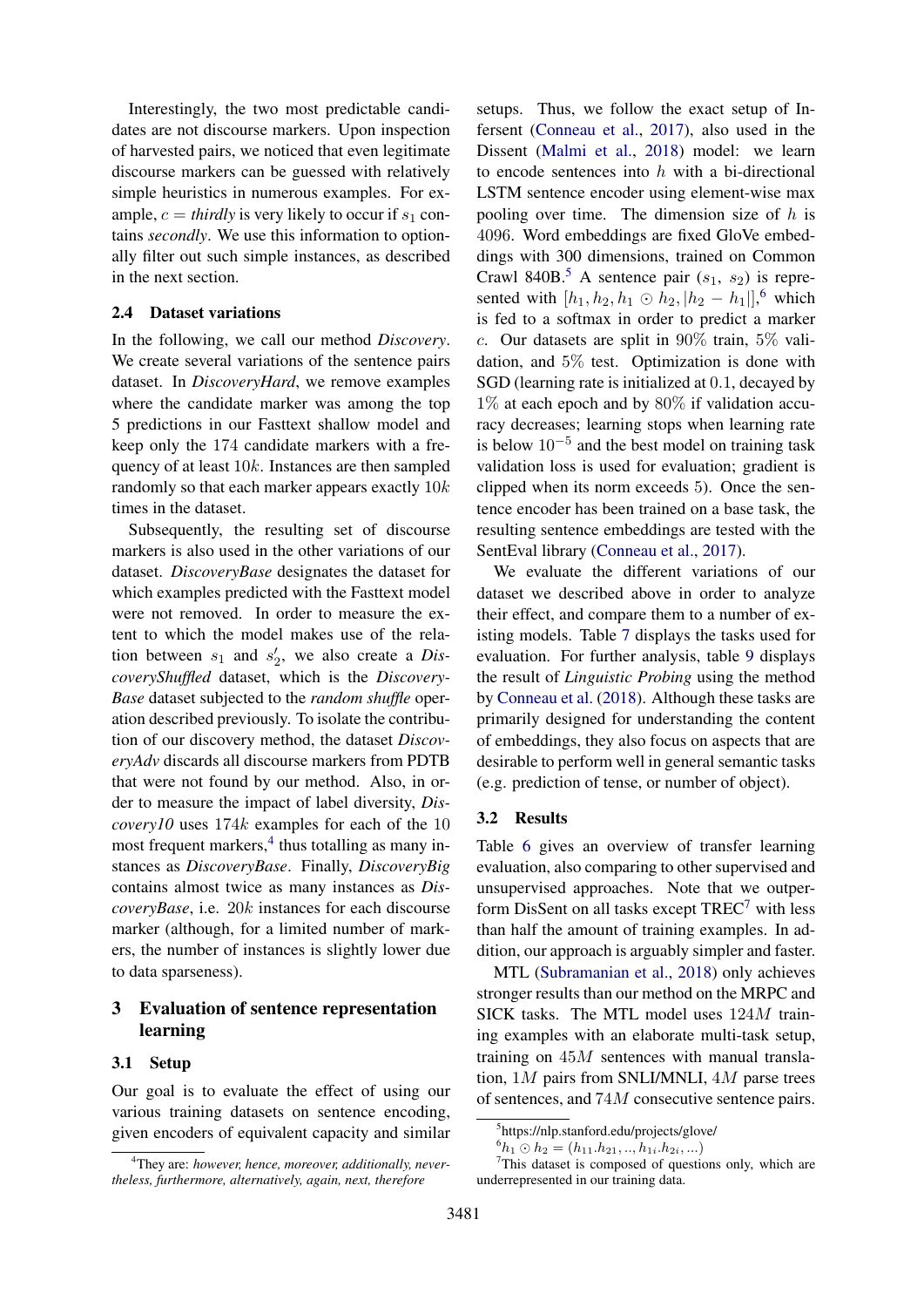<span id="page-5-1"></span>

|                         | $\boldsymbol{N}$ | MR           | CR           | <b>SUBJ</b> | <b>MPOA</b>  | SST <sub>2</sub> | <b>TREC</b> | SICK-R       | SICK-E       | <b>MRPC</b>  | AVG          |
|-------------------------|------------------|--------------|--------------|-------------|--------------|------------------|-------------|--------------|--------------|--------------|--------------|
| InferSent<br><b>MTL</b> | 1.0<br>124       | 81.1<br>82.5 | 86.3<br>87.7 | 92.4<br>94  | 90.2<br>90.9 | 84.6<br>83.2     | 88.2<br>93  | 88.4<br>88.8 | 86.1<br>87.8 | 76.2<br>78.6 | 85.9<br>87.4 |
| SkipThought             | 74               | 76.5         | 80.1         | 93.6        | 87.1         | 82               | 92.2        | 85.8         | 82.3         | 73           | 83.6         |
| <b>OuickThought</b>     | 174              | 81.3         | 84.5         | 94.6        | 89.5         |                  | 92.4        | 87.1         |              | 75.9         |              |
| <b>DisSent</b>          | 4.7              | 80.1         | 84.9         | 93.6        | 90.1         | 84.1             | 93.6        | 84.9         | 83.7         | 75           | 85.6         |
| DiscoveryBase           | 1.7              | 82.5         | 86.3         | 94.2        | 90.5         | 85.2             | 91.8        | 85.7         | 84           | 75.8         | 86.2         |
| DiscoveryHard           | 1.7              | 81.6         | 86.5         | 93.9        | 90.5         | 84.8             | 90          | 85.4         | 83.2         | 76.5         | 85.8         |
| Discovery10             | 1.7              | 81.2         | 85.1         | 93.7        | 90.2         | 83               | 90          | 85.9         | 83.8         | 75.8         | 85.4         |
| DiscoveryAdv            | 1.4              | 81.4         | 85.8         | 93.8        | 90.5         | 83.4             | 92          | 86           | 84.3         | 75.7         | 85.9         |
| DiscoveryShuffled       | 1.7              | 81.4         | 86.1         | 94.1        | 90.9         | 85.3             | 90.4        | 85.6         | 83.6         | 75.4         | 85.9         |
| DiscoveryBig            | 3.4              | 82.6         | 87.4         | 94.5        | 91.0         | 85.2             | 93.4        | 86.4         | 84.8         | 76.6         | 86.9         |

Table 6: SentEval evaluation results with our models trained on various datasets. The first two models are supervised, the other ones unsupervised. All scores are accuracy percentages, except SICK-R, which is Pearson correlation percentage. InferSent is from [Conneau et al.](#page-8-0) [\(2017\)](#page-8-0), MTL is the multi-task learning based model from [Subramanian et al.](#page-9-9) [\(2018\)](#page-9-9). Evaluation tasks are described in table [7,](#page-5-0) and N denotes the number of examples for each dataset (in millions). Dissent is from [Nie et al.](#page-9-3) [\(2017\)](#page-9-3), QuickThought is from [Logeswaran and Lee](#page-8-15) [\(2018\)](#page-8-15) with fixed embeddings configuration. The best result per task appears in bold, the best result for unsupervised setups is underlined.

The model also fine-tunes word embeddings in order to achieve a higher capacity. It is therefore remarkable that our model outperforms it on many tasks. Besides, MTL is not a direct competitor to our approach since its main contribution is its multi-task setup, and it could benefit from using our training examples.

Our best model rivals (and indeed often outperforms) QuickThought on all tasks, except relatedness (SICK-R). QuickThought's training task is to predict whether two sentences are contiguous, which might incentivize the model to perform well on a relatedness task. We also outperform InferSent on many tasks except entailment and relatedness. Entailment prediction is the explicit training signal for Infersent.

To help the analysis of our different model variations, table [8](#page-6-0) displays the test scores on each dataset for the original training task. It also shows the related PDTB implicit relation prediction scores. The PDTB is annotated with a hierarchy of relations, with 5 classes at level 1 (including the EntRel relation), and 16 at level 2 (with one relation absent from the test). It is interesting to see that this form of simple semi-supervised learning for implicit relation prediction performs quite well, especially for fine-grained relations, as the best model slightly beats the best current dedicated model, listed at 40.9% in [Xue et al.](#page-9-10) [\(2017\)](#page-9-10).

*DiscoveryHard* scores lower on its training task than *DiscoveryBase*, and it also performs worse on transfer learning tasks. This makes sense, since lexical features are important to solve the evaluation tasks. Our initial hypothesis was that more difficult instances might force the model to use higher-level reasoning, but this does not seem to be the case. More surprisingly, preventing the encoders to use the relationship between sentences, as in *DiscoveryShuffled*, does not substantially hurt the transfer performance, which remains on average higher than [Nie et al.](#page-9-3) [\(2017\)](#page-9-3). Additionally, our models score well on linguistic probing tasks. They outperform Infersent on all tasks, which seems to contradict the claim that SNLI data allows for learning of *universal* sentence representations [\(Conneau et al.,](#page-8-0) [2017\)](#page-8-0). And a final interesting outcome is that the diversity of markers (e.g. using *DiscoveryBase* instead of *Discovery10*) seems to be important for good performance on those tasks, since *Discovery10* has the worst overall performance on average.

<span id="page-5-0"></span>

| name              | N   | task                                 |                       |
|-------------------|-----|--------------------------------------|-----------------------|
| MR                | 11k | sentiment (movie reviews)            | 2                     |
| CR.               | 4k  | sentiment (product reviews)          | 2                     |
| <b>SUBJ</b>       | 10k | subjectivity/objectivity             | 2                     |
| <b>MPOA</b>       | 11k | opinion polarity                     | 2                     |
| <b>TREC</b>       | 6k. | question-type                        | 6                     |
| SST               | 70k | sentiment (movie reviews)            | $\mathcal{D}_{\cdot}$ |
| <b>SICK-E</b>     | 10k | entailment                           | 3                     |
| SICK-R            | 10k | relatedness                          | 3                     |
| <b>MRPC</b>       | 4k  | paraphrase detection                 | 2                     |
| PDFB <sub>5</sub> | 17k | implicit discourse relation (coarse) | 5                     |
| $PDTB_{16}$       | 17k | implicit discourse relation (fine)   | 15                    |
|                   |     |                                      |                       |

Table 7: Transfer evaluation tasks. N is the number of training examples and C is number of classes for each task.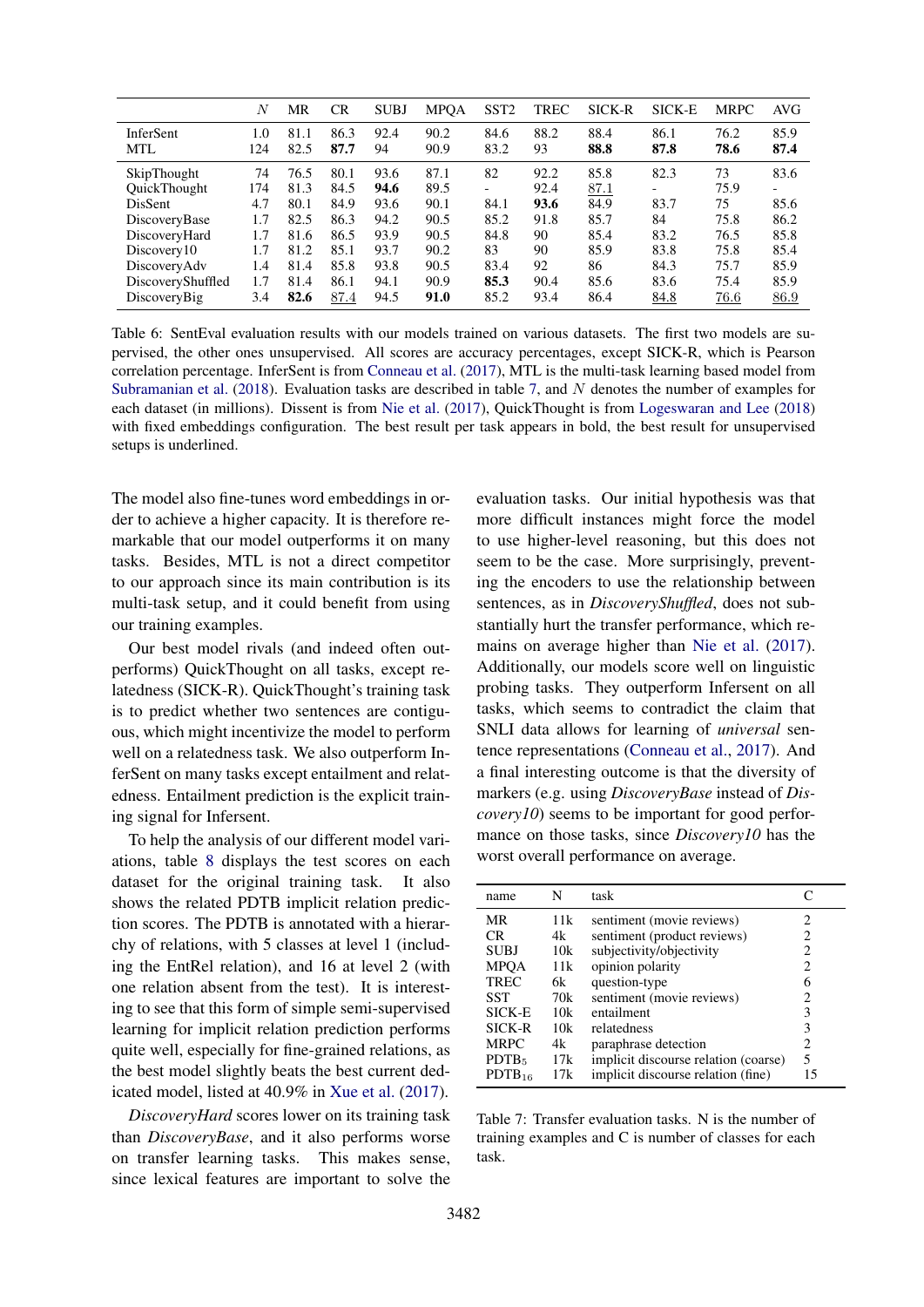<span id="page-6-1"></span>

Figure 2: TSNE visualization of the softmax weights from our *DiscoveryBig* model for each discourse marker, after unit norm normalization. Markers discovered by our method (e.g. absent from PDTB annotations) are colored in red.

<span id="page-6-0"></span>

|                   | PDFB <sub>5</sub><br>coarse | $PDTB_{16}$<br>fine |      |
|-------------------|-----------------------------|---------------------|------|
| <b>InferSent</b>  | 46.7                        | 34.2                |      |
| DisSent           | 48.9                        | 36,9                |      |
| DiscoveryBase     | 52.5                        | 40.0                | 20.6 |
| DiscoveryHard     | 50.7                        | 39.8                | 9.3  |
| Discovery10       | 48.3                        | 37.7                | 51.9 |
| DiscoveryAdv      | 49.7                        | 37.6                | 26.1 |
| DiscoveryShuffled | 51.0                        | 39.5                | 11.5 |
| DiscoveryBig      | 51.3                        | 41.3                | 22.2 |
|                   |                             |                     |      |

Table 8: Test results (accuracy) on implicit discursive relation prediction task (PDTB relations level 1 and 2, i.e coarse-grained and fine-grained) and training tasks  $\mathcal T$ . Note that scores for  $\mathcal T$  are not comparable since the test set changes for each version of the dataset.

### 3.3 Visualisation

The softmax weights learned during the training phase can be interpreted as embeddings for the markers themselves, and used to visualize their relationships. Figure [2](#page-6-1) shows a TSNE [\(van der](#page-8-16) [Maaten and Hinton,](#page-8-16) [2008\)](#page-8-16) plot of the markers' representations. Proximity in the feature space seems to reflect semantic similarity (e.g. *usu-* *ally*/*normally*). In addition, the markers we discovered, colored in red, blend with the PDTB markers (depicted in black). It would be interesting to cluster markers in order to empirically define discourse relations, but we leave this for future work.

### 4 Related work

Though discourse marker prediction in itself is an interesting and useful task [\(Malmi et al.,](#page-8-17) [2017\)](#page-8-17), discourse markers have often been used as a training cue in order to improve implicit relation prediction [\(Marcu and Echihabi,](#page-8-18) [2001;](#page-8-18) [Sporleder and](#page-9-11) [Lascarides,](#page-9-11) [2005;](#page-9-11) [Zhou et al.,](#page-9-12) [2010;](#page-9-12) [Braud and](#page-8-19) [Denis,](#page-8-19) [2016\)](#page-8-19). This approach has been extended to general representation learning by [Jernite et al.](#page-8-5) [\(2017\)](#page-8-5)—although with empirically unconvincing results, which might be attributed to an inappropriate training/evaluation set-up, or the use of a limited number of broad categories instead of actual discourse markers. [Nie et al.](#page-9-3) [\(2017\)](#page-9-3) used the more standard InferSent framework and obtained better results, although they were still outperformed by QuickThought [\(Logeswaran and Lee,](#page-8-15) [2018\)](#page-8-15),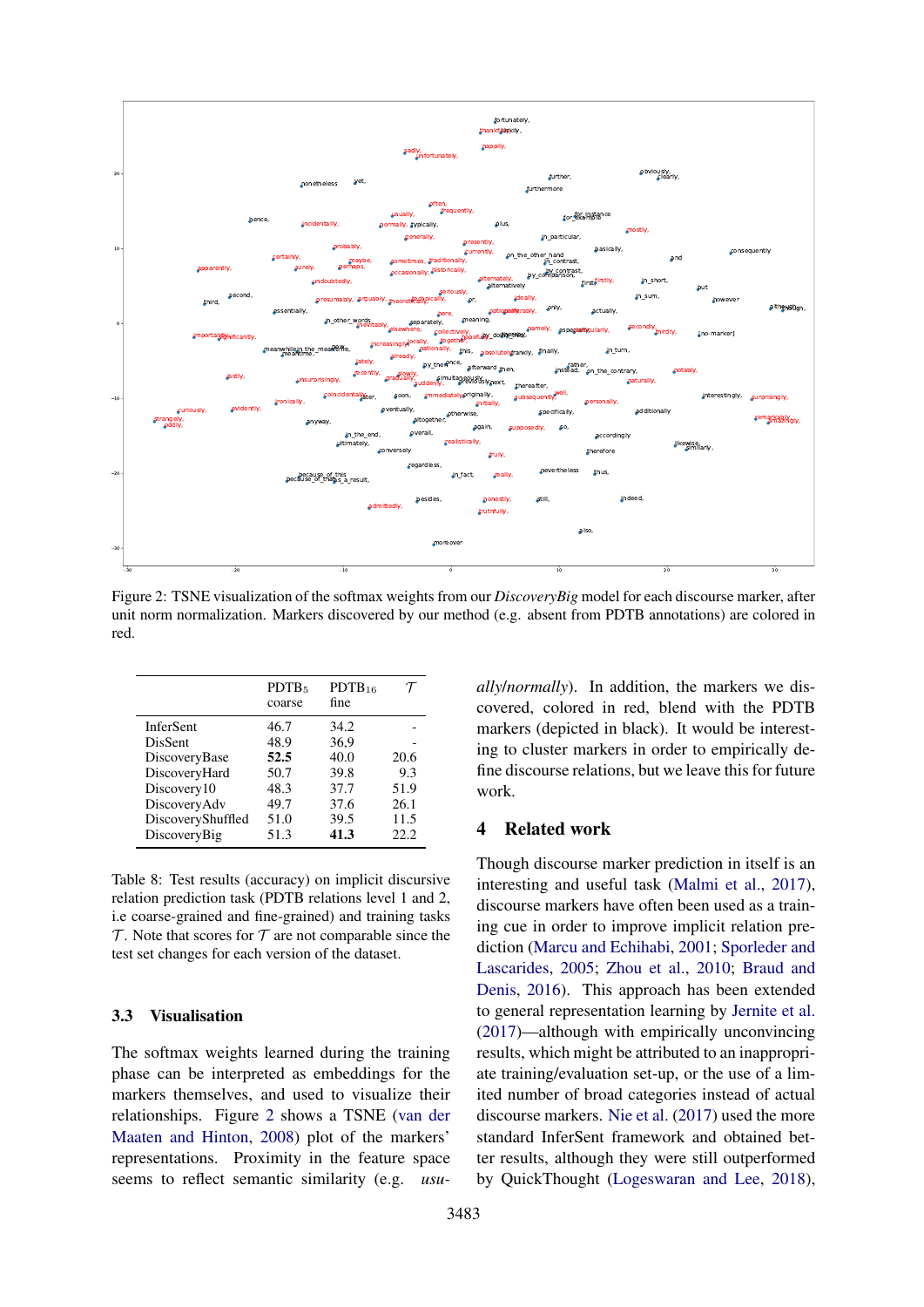<span id="page-7-0"></span>

|                     | <b>B</b> Shift | CoordInv | Depth | ObjNum | SubjNum | OddM | Tense | TС   | WС   | AVG  |
|---------------------|----------------|----------|-------|--------|---------|------|-------|------|------|------|
| InferSent           | 56.5           | 65.9     | 37.5  | 79.9   | 84.3    | 53.2 | 87    | 78.1 | 95.2 | 70.8 |
| SkipThought         | 69.5           | 69       | 39.6  | 83.2   | 86.2    | 54.5 | 90.3  | 82.1 | 79.6 | 72.7 |
| <b>OuickThought</b> | 56.8           | 70       | 40.2  | 79.7   | 83      | 55.3 | 86.2  | 80.7 | 90.3 | 71.4 |
| DiscoveryBase       | 63.1           | 70.6     | 45.2  | 83.8   | 87.2    | 57.3 | 89.1  | 83.2 | 94.7 | 74.9 |
| DiscoveryHard       | 62.7           | 70.4     | 44.5  | 83.4   | 88.1    | 57.3 | 89.5  | 82.8 | 94.1 | 74.8 |
| Discovery10         | 61.3           | 69.7     | 42.9  | 81.8   | 86.7    | 55.8 | 87.8  | 81.4 | 96.1 | 73.7 |
| DiscoveryAdv        | 61.5           | 70       | 43.9  | 82.6   | 86.2    | 56.2 | 89.1  | 82.8 | 96.1 | 74.3 |
| DiscoveryShuffled   | 62.6           | 71.4     | 45.3  | 84.3   | 88      | 58.3 | 89.3  | 82.8 | 93.4 | 75   |
| DiscoveryBig        | 63.3           | 71.4     | 46.0  | 84.1   | 87.8    | 57.1 | 89.4  | 84.2 | 96   | 75.5 |

Table 9: Accuracy of various models on linguistic probing tasks using logistic regression on SentEval. BShift is detection of token inversion. CoordInv is detection of clause inversion. ObjNum/SubjNum is prediction of the number of object resp. subject. Tense is prediction of the main verb tense. Depth is prediction of parse tree depth. TC is detection of common sequences of constituents. WC is prediction of words contained in the sentence. OddM is detection of random replacement of verbs/nouns by other verbs/nouns. AVG is the average score of those tasks for each model. For more details see [Conneau et al.](#page-8-14) [\(2018\)](#page-8-14). SkipThought and Infersent results come from [Perone](#page-9-13) [et al.](#page-9-13) [\(2018\)](#page-9-13), QuickThought results come from [Brahma](#page-8-20) [\(2018\)](#page-8-20).

which uses a much simpler training task. Both of these rely on pre-established lists of discourse markers provided by the PDTB, and both perform a manual annotation for each marker[—Nie](#page-9-3) [et al.](#page-9-3) [\(2017\)](#page-9-3) uses dependency patterns, while [Jer](#page-8-5)[nite et al.](#page-8-5) [\(2017\)](#page-8-5) uses broad discourse categories. Our work is the first to automatically discover discourse markers from text.

More generally, various automatically extracted training signals have been used for unsupervised learning tasks. Hashtags [\(Felbo et al.,](#page-8-21) [2017\)](#page-8-21) have been sucessfully exploited in order to learn sentiment analysis from unlabelled tweets, but their availability is mainly limited to the microblogging domain. Language modeling provides a general training signal for representation learning, even though there is no obvious way to derive sentence representations from language models. BERT [\(Devlin et al.,](#page-8-22) [2018\)](#page-8-22) currently holds the best results in transfer learning based on language modeling, but it relies on sentence pair classification in order to compute sentence embeddings, and it makes use of a simple sentence contiguity detection task (like QuickThought); this task does not seem challenging enough since BERT reportedly achieves 98% detection accuracy. [Phang](#page-9-14) [et al.](#page-9-14) [\(2018\)](#page-9-14) showed that the use of SNLI datasets yields significant gains for the sentence embeddings from [Radford](#page-9-15) [\(2018\)](#page-9-15), which are based on language modeling.

For the analysis of our models, we draw inspiration from critical work on Natural Language Inference datasets [\(Dasgupta et al.,](#page-8-7) [2018;](#page-8-7) [Levy et al.,](#page-8-8) [2018\)](#page-8-8). [Gururangan et al.](#page-8-12) [\(2018\)](#page-8-12); [Poliak et al.](#page-9-4) [\(2018\)](#page-9-4) show that baseline models that disregard

the hypothesis yield good results on SNLI, which suggests that the model does not perform the high level reasoning we would expect in order to predict the correct label. They attribute this effect to bias in human annotations. In this work, we show that this issue is not inherent to human labeled data, and propose the *shuffle* perturbation in order to measure to what extent the relationship between sentences is used.

# 5 Conclusion

In this paper, we introduce a novel and efficient method to automatically discover discourse markers from text, and we use the resulting set of candidate markers for the construction of an extensive dataset for semi-supervised sentence representation learning. A number of dataset variations are evaluated on a wide range of transfer learning tasks (as well as implicit discourse recognition) and a comparison with existing models indicates that our approach yields state of the art results on the bulk of these tasks. Additionally, our analysis shows that removing 'simple' examples is detrimental to transfer results, while preventing the model to exploit the relationship between sentences has a negligible effect. This leads us to believe that, even though our approach reaches state of the art results, there is still room for improvement: models that adequately exploit the relationship between sentences would be better at leveraging the supervision of our dataset, and could yield even better sentence representations. In future work, we also aim to increase the coverage of our method. For instance, we can make use of more lenient patterns that capture an even wider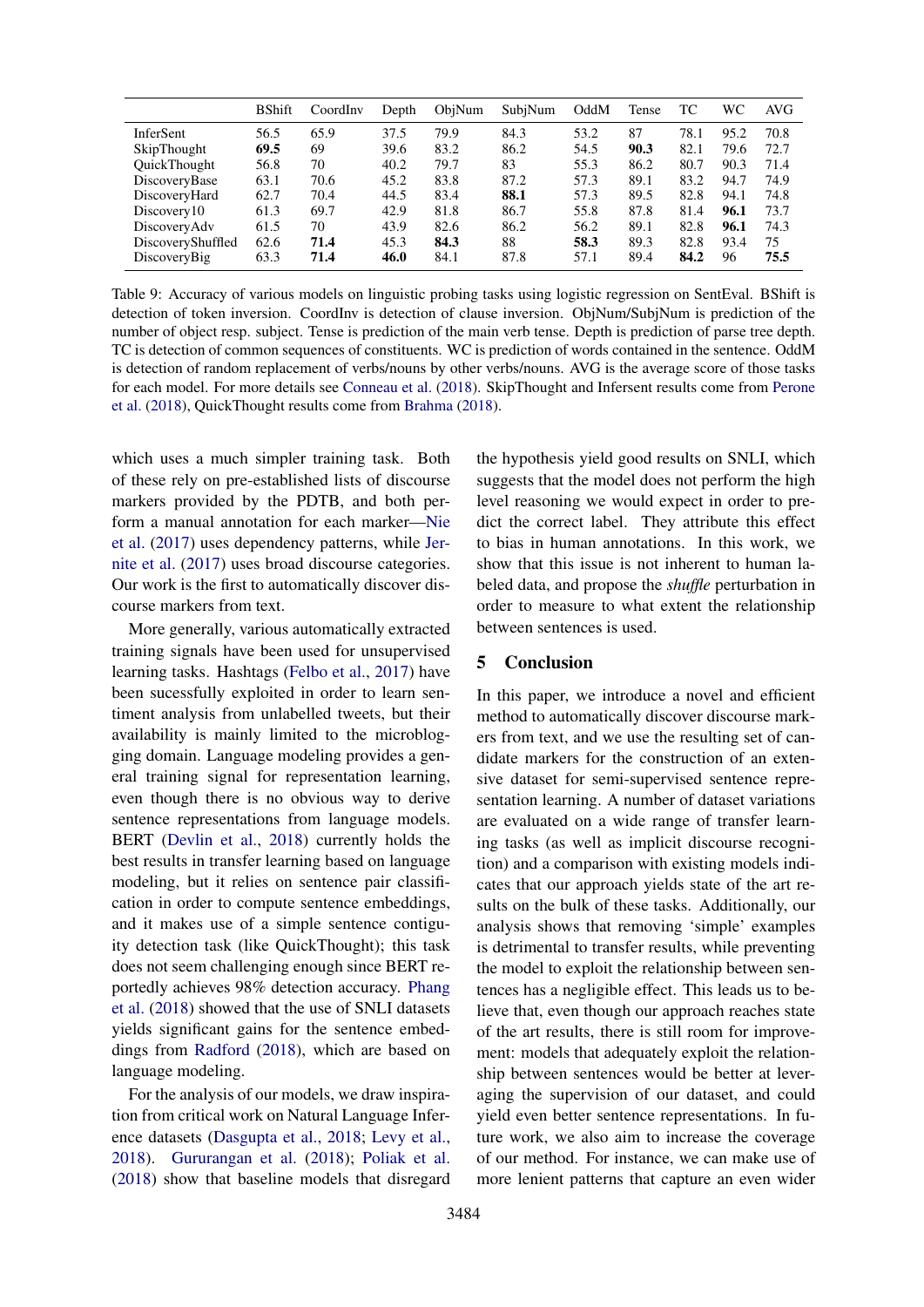range of discourse markers, such as multi-word markerse.

### References

- <span id="page-8-3"></span>Regina Barzilay and Mirella Lapata. 2008. [Model](https://doi.org/10.1162/coli.2008.34.1.1)[ing Local Coherence: An Entity-Based Approach.](https://doi.org/10.1162/coli.2008.34.1.1) *Computational Linguistics*, 34(1):1–34.
- <span id="page-8-11"></span>Steven Bird, Ewan Klein, and Edward Loper. 2009. *[Natural Language Processing with Python](https://doi.org/10.1097/00004770-200204000-00018)*, volume 43.
- <span id="page-8-20"></span>Siddhartha Brahma. 2018. Unsupervised learning of sentence representations using sequence consistency. *CoRR*, abs/1808.04217.
- <span id="page-8-19"></span>Chloé Braud and Pascal Denis. 2016. [Learning](https://aclweb.org/anthology/D16-1020) [connective-based word representations for implicit](https://aclweb.org/anthology/D16-1020) [discourse relation identification.](https://aclweb.org/anthology/D16-1020) In *Proceedings of the 2016 Conference on Empirical Methods in Natural Language Processing*, pages 203–213, Austin, Texas. Association for Computational Linguistics.
- <span id="page-8-4"></span>Lynn Carlson, Daniel Marcu, and Mary Ellen Okurovsky. 2001. [Building a discourse-tagged cor](http://aclweb.org/anthology/W/W01/W01-1605.pdf)[pus in the framework of rhetorical structure theory.](http://aclweb.org/anthology/W/W01/W01-1605.pdf) In *Proceedings of the SIGDIAL 2001 Workshop, The 2nd Annual Meeting of the Special Interest Group on Discourse and Dialogue, Saturday, September 1, 2001 to Sunday, September 2, 2001, Aalborg, Denmark*.
- <span id="page-8-0"></span>Alexis Conneau, Douwe Kiela, Holger Schwenk, Loïc Barrault, and Antoine Bordes. 2017. Supervised learning of universal sentence representations from natural language inference data. In *EMNLP*, pages 670–680. Association for Computational Linguistics.
- <span id="page-8-14"></span>Alexis Conneau, Germán Kruszewski, Guillaume Lample, Loïc Barrault, and Marco Baroni. 2018. [What you can cram into a single vector: Probing](http://aclweb.org/anthology/P18-1198) [sentence embeddings for linguistic properties.](http://aclweb.org/anthology/P18-1198) In *Proceedings of the 56th Annual Meeting of the Association for Computational Linguistics (Volume 1: Long Papers)*, pages 2126–2136. Association for Computational Linguistics.
- <span id="page-8-7"></span>Ishita Dasgupta, Demi Guo, Andreas Stuhlmüller, Samuel J. Gershman, and Noah D. Goodman. 2018. [Evaluating Compositionality in Sentence Embed](http://arxiv.org/abs/1802.04302)[dings.](http://arxiv.org/abs/1802.04302) (2011).
- <span id="page-8-22"></span>Jacob Devlin, Ming-Wei Chang, Kenton Lee, and Kristina Toutanova. 2018. Bert: Pre-training of deep bidirectional transformers for language understanding. *arXiv preprint arXiv:1810.04805*.
- <span id="page-8-21"></span>Bjarke Felbo, Alan Mislove, Anders Sogaard, Iyad Rahwan, and Sune Lehmann. 2017. Using millions of emoji occurrences to learn any-domain representations for detecting sentiment, emotion and sarcasm. In *EMNLP*.
- <span id="page-8-9"></span>Max Glockner, Vered Shwartz, and Yoav Goldberg. 2018. [Breaking NLI Systems with Sentences that](http://arxiv.org/abs/1805.02266) [Require Simple Lexical Inferences.](http://arxiv.org/abs/1805.02266) *Proceedings of the 56th Annual Meeting of the Association for Computational Linguistics (Short Papers)*, (3):1–6.
- <span id="page-8-10"></span>Edouard Grave, Piotr Bojanowski, Prakhar Gupta, Armand Joulin, and Tomas Mikolov. 2018. Learning Word Vectors for 157 Languages. In *Proceedings of the Eleventh International Conference on Language Resources and Evaluation (LREC 2018)*, Miyazaki, Japan. European Language Resources Association (ELRA).
- <span id="page-8-12"></span>Suchin Gururangan, Swabha Swayamdipta, Omer Levy, Roy Schwartz, Samuel R. Bowman, and Noah A. Smith. 2018. [Annotation Artifacts in Nat](http://arxiv.org/abs/1803.02324)[ural Language Inference Data.](http://arxiv.org/abs/1803.02324)
- <span id="page-8-5"></span>Yacine Jernite, Samuel R. Bowman, and David Sontag. 2017. [Discourse-Based Objectives for Fast Unsu](http://arxiv.org/abs/1705.00557)[pervised Sentence Representation Learning.](http://arxiv.org/abs/1705.00557)
- <span id="page-8-13"></span>Armand Joulin, Edouard Grave, Piotr Bojanowski, and Tomas Mikolov. 2016. [Bag of tricks for efficient text](http://arxiv.org/abs/1607.01759) [classification.](http://arxiv.org/abs/1607.01759) Cite arxiv:1607.01759.
- <span id="page-8-1"></span>Ryan Kiros, Yukun Zhu, Ruslan R Salakhutdinov, Richard Zemel, Raquel Urtasun, Antonio Torralba, and Sanja Fidler. 2015. Skip-thought vectors. In *Advances in neural information processing systems*, pages 3294–3302.
- <span id="page-8-8"></span>Omer Levy, Samuel R Bowman, and Noah A Smith. 2018. Annotation Artifacts in Natural Language Inference Data. *Proceedings of NAACL-HLT 2018*, pages 107–112.
- <span id="page-8-15"></span>Lajanugen Logeswaran and Honglak Lee. 2018. [An](http://arxiv.org/abs/1803.02893) [efficient framework for learning sentence represen](http://arxiv.org/abs/1803.02893)[tations.](http://arxiv.org/abs/1803.02893) pages 1–16.
- <span id="page-8-2"></span>Lajanugen Logeswaran, Honglak Lee, and Dragomir Radev. 2016. [Sentence Ordering using Recurrent](http://arxiv.org/abs/1611.02654) [Neural Networks.](http://arxiv.org/abs/1611.02654) pages 1–15.
- <span id="page-8-16"></span>Laurens van der Maaten and Geoffrey Hinton. 2008. [Visualizing data using t-SNE.](http://www.jmlr.org/papers/v9/vandermaaten08a.html) *Journal of Machine Learning Research*, 9:2579–2605.
- <span id="page-8-17"></span>Eric Malmi, Daniele Pighin, Sebastian Krause, and Mikhail Kozhevnikov. 2017. [Automatic Prediction](http://arxiv.org/abs/1702.00992) [of Discourse Connectives.](http://arxiv.org/abs/1702.00992)
- <span id="page-8-6"></span>Eric Malmi, Daniele Pighin, Sebastian Krause, and Mikhail Kozhevnikov. 2018. Automatic Prediction of Discourse Connectives. In *Proceedings of the Eleventh International Conference on Language Resources and Evaluation (LREC 2018)*, Miyazaki, Japan. European Language Resources Association (ELRA).
- <span id="page-8-18"></span>Daniel Marcu and Abdessamad Echihabi. 2001. [An](https://doi.org/10.3115/1073083.1073145) [unsupervised approach to recognizing discourse re](https://doi.org/10.3115/1073083.1073145)[lations.](https://doi.org/10.3115/1073083.1073145) *Proceedings of the 40th Annual Meeting on Association for Computational Linguistics - ACL '02*, (July):368.